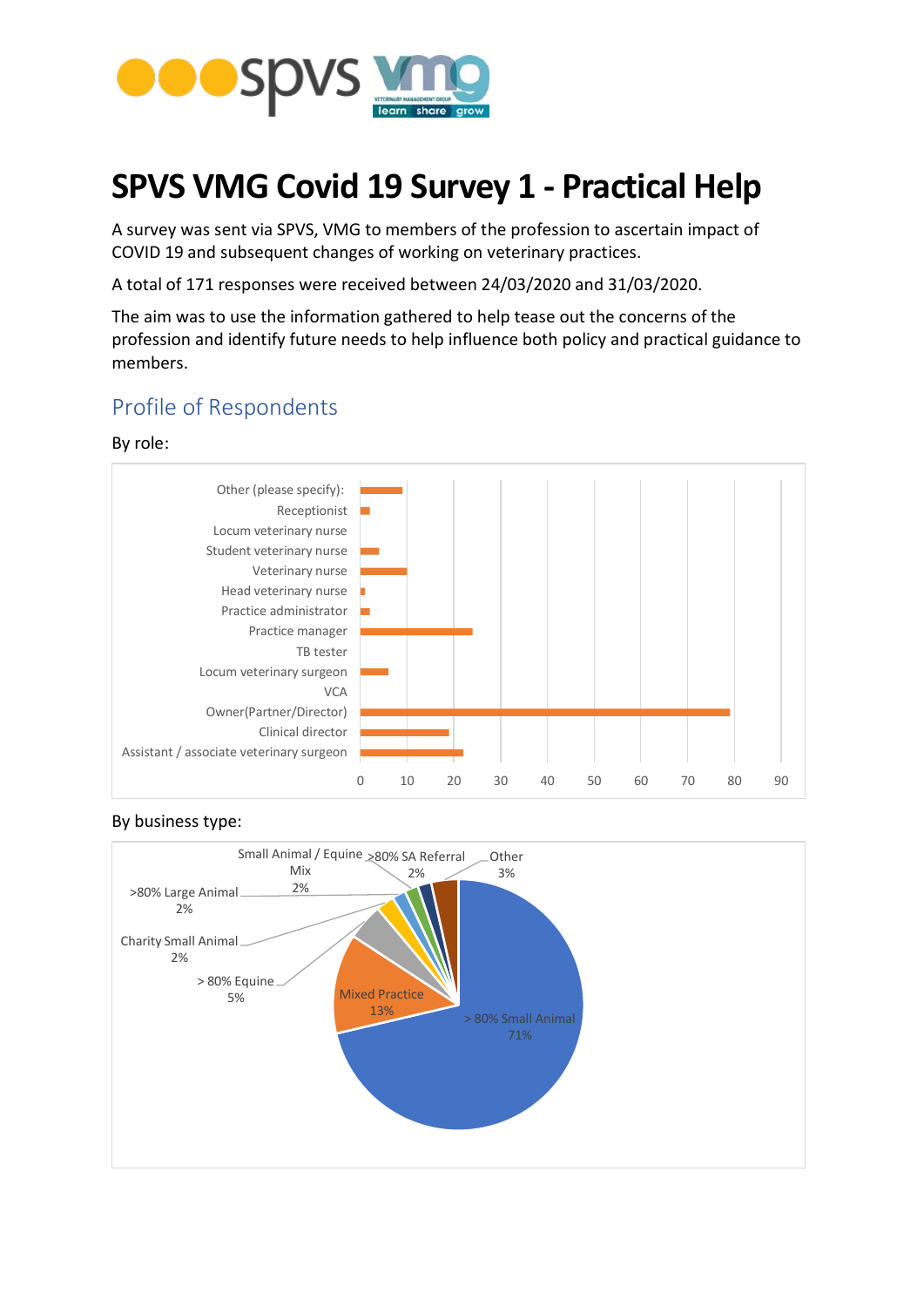#### By employment status:



# Challenges Facing the Profession

**How have the following areas changed in the last WEEK compared with what you normally expect at this time of year?**



For this question scores were converted so that zero indicates no change, a positive figure represents an increase and a negative figure a decrease.

The daily income reductions were higher for owners (45%) than employees (25%). A similar finding was observed for workload. Managers and owners have seen significant increase in extra work/ management with the majority of time allocated to additional staff communications.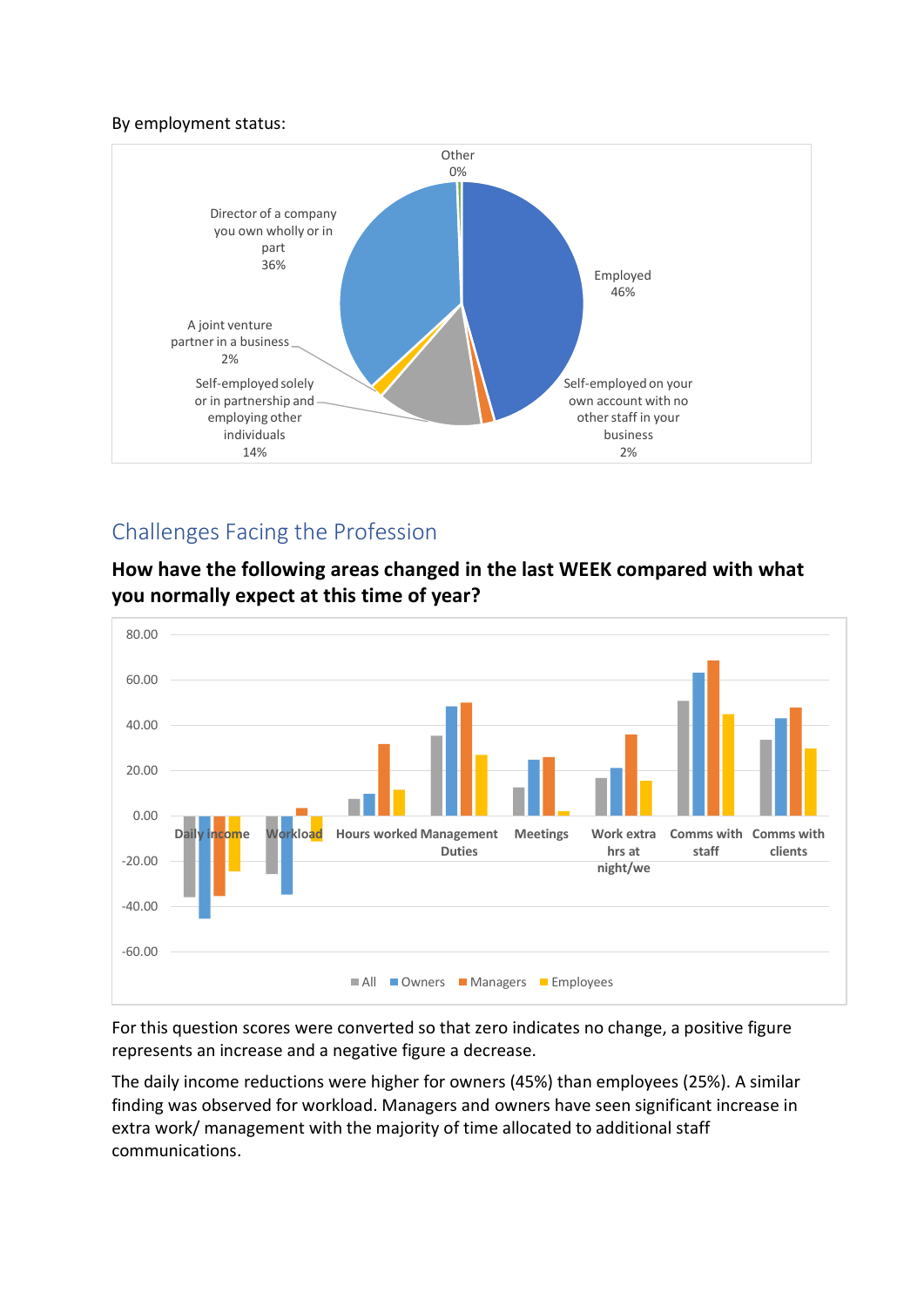

## **In the light of the current crisis how concerned are you about the following areas?**

A score of 10 meant most concerned, and 0 least concerned.

The predominant concerns for owners and managers is the health of their staff followed by financial concerns. Personal income was the highest concern for owners. Job security was the lowest concern for all groups.

More detailed analysis of this data filtering the data between employees, leaders (owners, directors, clinical directors, managers) and veterinary owners in private practice showed significant differences. Major concerns were defined as scores of 9 or 10 on a scale of 1-10.



Veterinary owners in private practice had the highest concerns relating to animal health and welfare, sustainability, profits, job security, personal income and their own welfare. The veterinary owners had greater concerns about the health of their staff than their own welfare in line with other groups. This combined with the other stressors for veterinary owners clearly indicates that support is required for this group of our profession.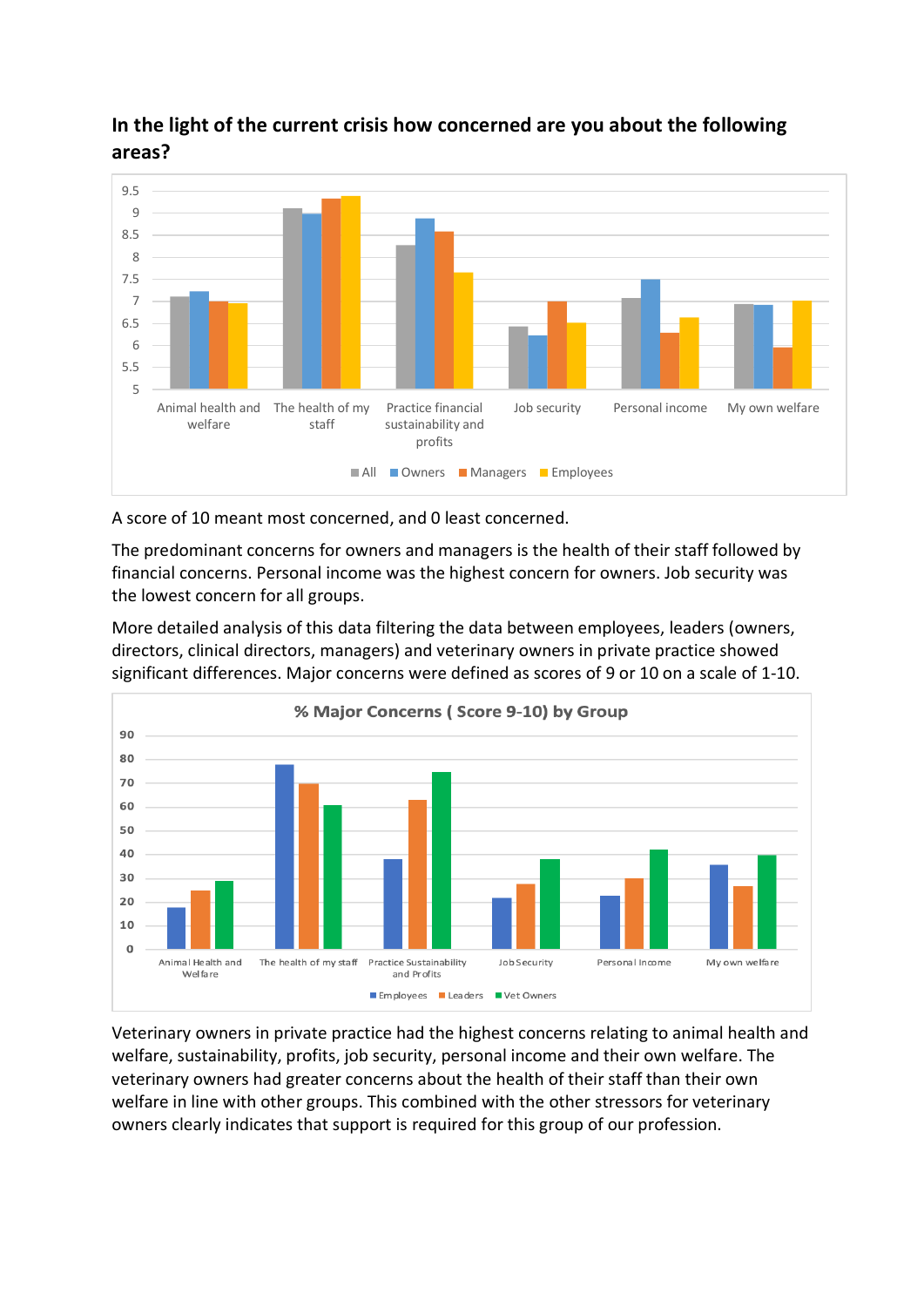## **How satisfied are you with your knowledge of or ability to manage the following areas relating to COVID 19?**



The results were then broken down for owners, managers and employees, with responses converted to a score to represent the level of satisfaction (1 = very satisfied):



The respondents were generally satisfied with the general knowledge about COVID 19, practice biosecurity/ hygiene, client and practice internal communications.

The areas of greater concern relate to risks to human health, social distancing of staff/ clients and risks through clients with routine clinical cases.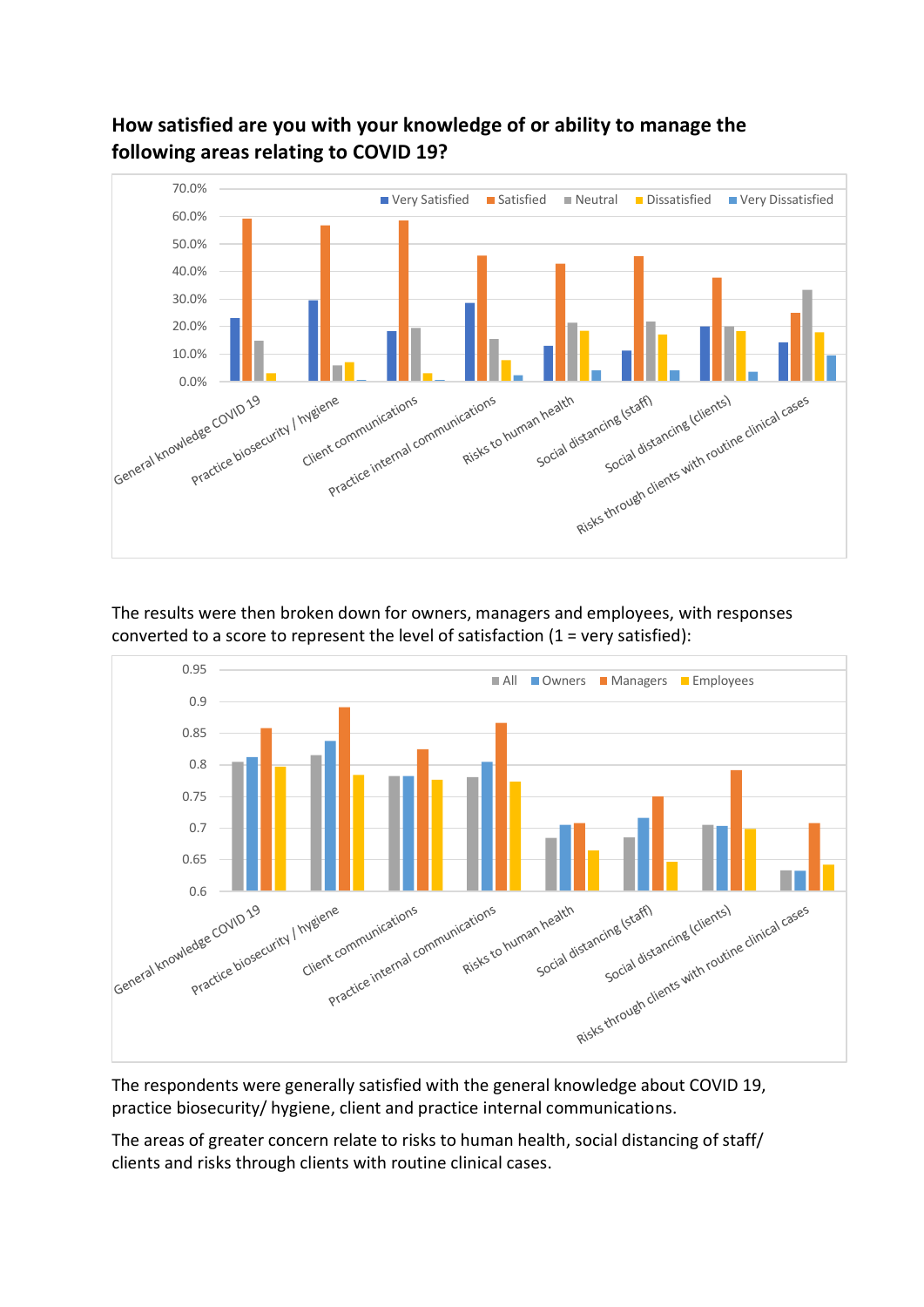

**In the light of the recent statement from the Prime Minister requiring people to stay at home unless shopping for essentials, exercising or for medical reasons, how is your business likely to react?**



90% of practices plan to run a reduced service for urgent and emergency cases. The most likely result for practices is to close smaller sites and centralise work. 40% of practices are unlikely or never going to collaborate with other local practices. 8% may choose to close and refer to another local practice. 90% plan to adopt chargeable remote consulting and 67% plan to offer free of charge telephone triage for clients.

A selection of further comments from respondents is show in the following table:

| Already give a lot of free telephone advice                                                                  |
|--------------------------------------------------------------------------------------------------------------|
| Already introduced telephone / video consults - going well but charging med checks at only 2/3 and it is all |
| taking a long time                                                                                           |
| As a locum I don't know how different practices will be responding, but I know I am likely to do less work.  |
| As usual, you ignore government practice. At the very least, offer a not applicable option                   |
| Based in the Western Isles, we have been triaging cases by phone for the last 30 years. Large animal         |
| practice cannot continue "as normal" We have had instruction to attend emergency work but what else are      |
| we supposed to be doing? Cancelled a load of BVD blood sampling and dehorning today It is not essential      |
| work. Has nobody been listening to Government instruction? What we need is clear unambiguous guidance        |
| from RCVS.                                                                                                   |
| Currently performing physical consultations of emergency and urgent cases which will become emergency        |
| or impact animal welfare if left with no clients present. All other cases are being assessed by phone        |
| consultation with video calls where appropriate.                                                             |
| Farm work is continuing as long as we can do it safely. Small animals is emergency and urgent work only      |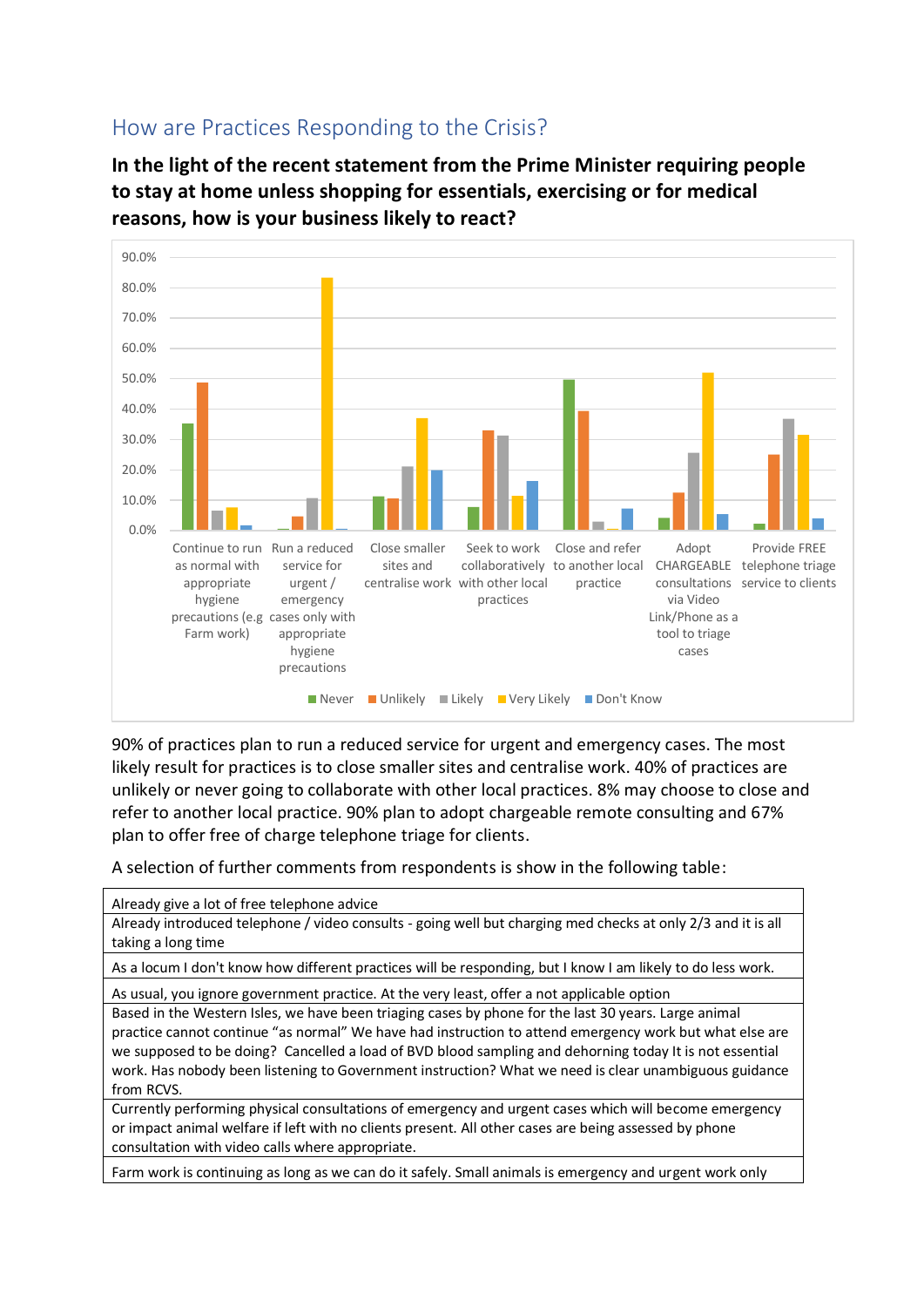Find it difficult to charge for advice as have always provided free .

I don't think we're going to have staff wear masks and gloves when interacting with clients, we're keeping client interactions to a minimum, It would be nice for the next two or three weeks to just have a skeleton crew and take care of sick pets, puppy vaccines and maybe rabies-vaccines? I know they're worried about keeping everybody employed and meeting the bottom line. As in the last two days though routine appointments dropped off drastically on their own.

I have urged my CD to adopt online triage and improve hygiene and social distancing measures and feel at a loss by the pitiful response

I work for a charity and although we can't triage animals that are not under our care we will be providing more information for pet owners online and on the phone. We will not be charging for this but will ask for a donation.

Independent SA charity with limited outpatient service

LA busier than SA as cut out all routine SA which is not possible in LA

More consultative work

Routine prescriptions a nightmare -extension of panic buying

Lots of clients are not very tech savvy, especially older clients. The concept of paid telephone consultations is alien to most clients. There will be many mistakes made that will come to haunt us in the future. People will assume that they will be able to phone up for meds as normal in the future!!

Nurses are triaging then handing over to paid consult with a vet if needed

staff comment have prevent boss continuing to accept routine stuff

The hardest thing has been to get all the partners to agree to go onto emergency work only.

trying to get video consultations in operation. Waiting to speak to VetHelpdirect tomorrow courtesy of Boehringer

We already provide a free telephone service

WE ALWAYS PROVIDE FREE TELEPHONE TRIAGE

We are offering vet consults by telephone for a small fee.

We have already started video consulting and its working well to triage what needs to come to the practice and cant be left and what can be dealt with from home or in the rare cases of remote prescribing. The RCVS need to focus on this tool going forward and continue this practice of tele/video medicine and develop it further

We have closed 2 branches and are operating from the main hospital premises and 1 other branch, this may also close if needs to. Worried about lack of clarity as to what constitutes an emergency as many things can turn into an emergency if not treated promptly.

We have instigated Video and phone consultations - chargeable but gets refunded if client has to actually have an appointment

We have to charge for out triage time. If a follow-up appointment this will be deducted from the final bill. Payments being requested in advance over the phone.

We kind of do this anyway but I think we need to charge for vet time if the call is in lieu of a consultation.

We provide service to vets so some of the above not relevant

We started doing emergency triage a week ago by phone and setting up 3 month prescription. Only seeing emergencies

We still need to be here for welfare reasons and limited provision of vaccines for immunologically naiive animals. Otherwise we risk a future issue. As long as guidelines for essential travel of clients and us and social distancing are observed that is OK by me.

regarding comments by members of the profession on social media, I am alarmed at the apparent willingness of some to completely abandon their vocation and animal welfare citing human health as the reason, when it is possible to provide a limited service within guidelines. Statements such as "every journey needs to be worth dying for" I have found alarmist considering the supposed education the authors have.

We would close & refer to another local if all in isolation/infected.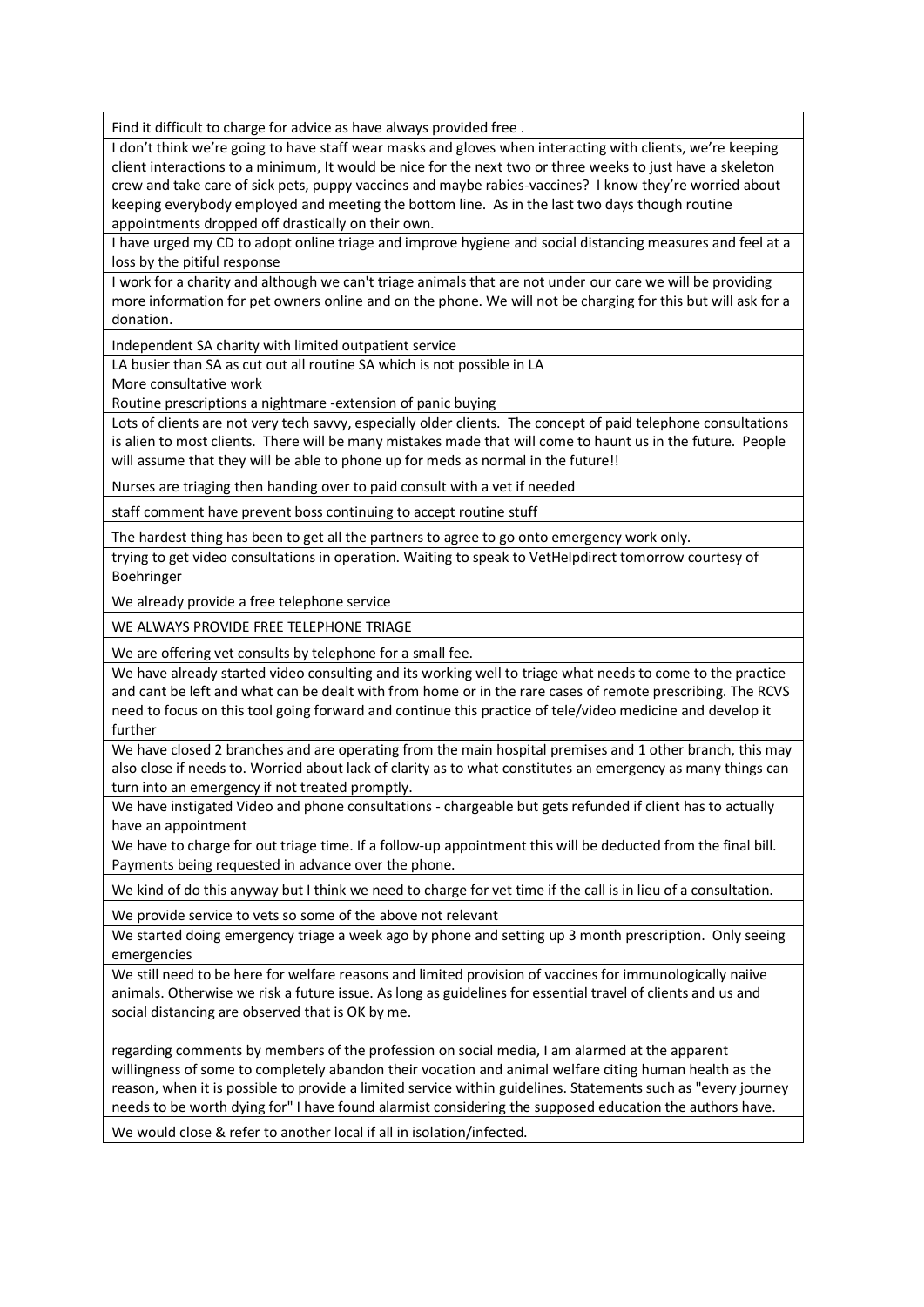# What Help is Required?





Responses were converted to a score where 1 represents "Essential" to reflect the degree of importance attached to each intervention.

The most important areas to focus on are providing practical steps and guidance on possible options combined with clearer leadership as to what to expect next. Maintaining my staff welfare scored higher than help in maintaining own welfare. A weekly webinar would be valued by all and was more valued than a discussion group or help navigating to best websites.

Again, comments were invited, and a selection are provided here:

| the problem is cashflow and revenue - nothing SPVS can do about that.                                            |
|------------------------------------------------------------------------------------------------------------------|
| SPVS discussion list already proved invaluable in terms of both practical advice/ideas sharing and moral         |
| support                                                                                                          |
| SPVS and BVA have been very helpful. Just feel a bit like we are on the back foot all the time!                  |
| Need definite confirmation from DEFRA re TB tests -can we really social distance and what about farmer           |
| and vet handling the same crush and gate                                                                         |
| More advice on what is deemed essential work. I emailed BVA but no response to date.                             |
| Including how to get financial support for those affected                                                        |
| I'm self-isolating but scared to return to work as I feet I my workplace response is unacceptable for many       |
| reasons                                                                                                          |
| I need advice on financial planning, obtaining financial support. The directors have not had any time off for    |
| over 6 months due to this and a previous crisis. COVID-19 is the last thing we need. We have got a good SA       |
| locum now but can't afford her. What do we do??                                                                  |
| I have suffered a serious illness in the past 6 months which has been difficult to deal with but thankfully I    |
| am still here and doing well, but this crisis on top of that is a heavy load to bear without support. Thankfully |